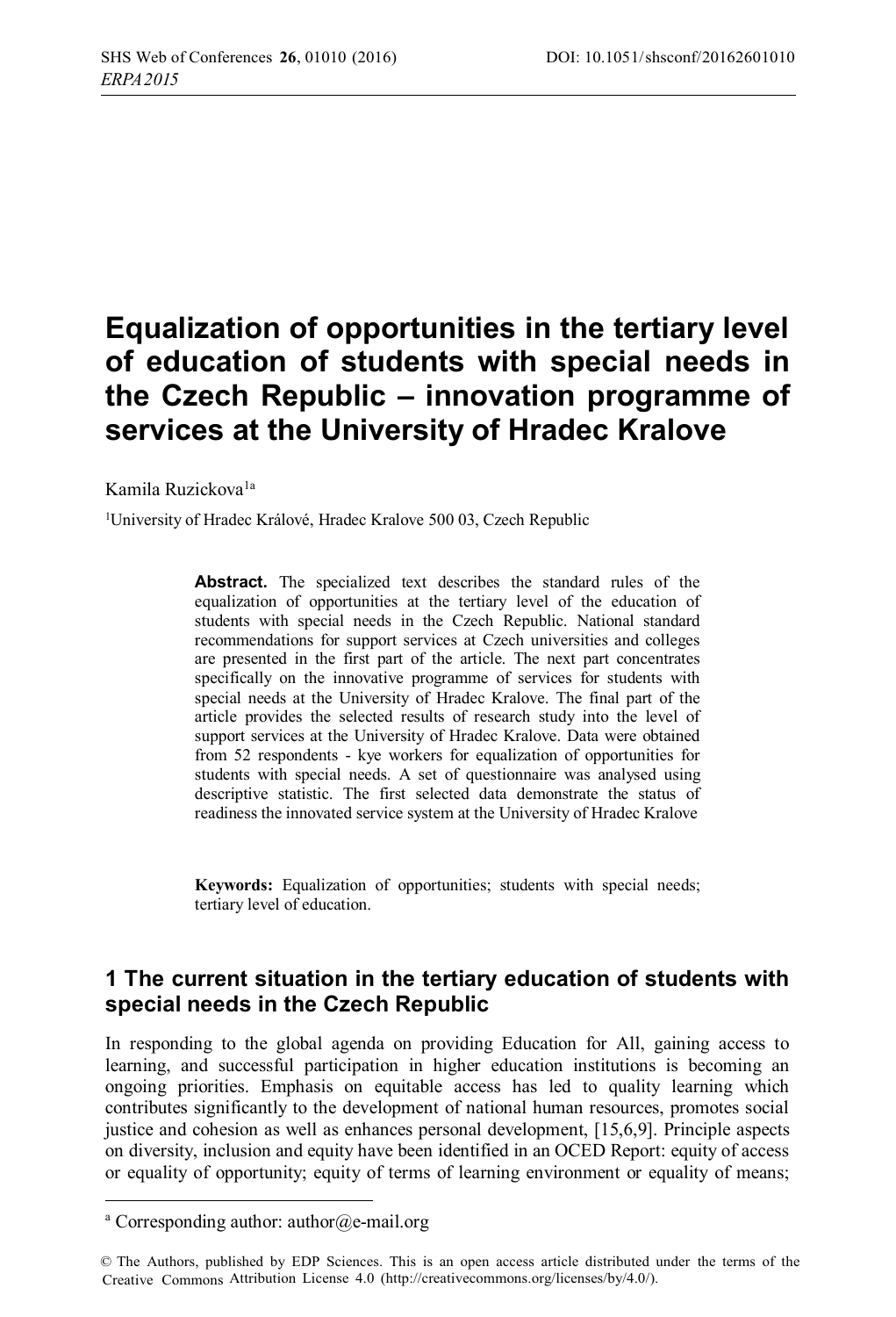equity of achievement and equity of in using the result of education or equality of application, [5].

The support of integrated forms of education in the Czech Republic started after 'Velvet Revolution' in 1989. Tertiary education is available in the Czech Republic almost exclusively in an integrated form. This implies a high degree of specific needs of the student with special needs and corresponding requirements to make education accessible by providing services which would equalize the study conditions. (The National plan of the Creation of Equal Opportunities for Persons with Disabilities for 2010–2014) So today we have more than twenty five years of experience and the system of support measures has been constantly evolving.

The system of support measures for children, pupils and students with special educational needs in pre-primary, primary and secondary degrees of education are sufficiently specifically defined in the Education Act (561/2004).

In contrast, the Czech Universities Act (111/1998) does accept 'the right for education of each individual', but the specific form of system support has not been implemented in it yet (the reason is a planned reform which has been, however, long-term delayed), [16]. In practice, however, the situation is not as negative as might result from the legislative situation. A temporary solution to the legislative deficit is the methodical instruction of the Ministry of Education on financing increased requirements on study.

Universities can apply for an annual subsidy if they meet the following conditions:

- to set up a specialized department which is able to guarantee (personally, technically and organizationally) providing services to satisfy the special needs of students;

- to demonstrate that they have taken organizational measures identical for the whole university or its part;

- to demonstrate that the departments are able to implement support measures in accordance with minimum quality standards set out in the methodical instruction.

To claim funding for students with special educational needs. (Currently valid rules for the financing of additional costs of studying students with special needs of The Ministry of Education and Sports, 2011).

At present, the conditions of equalization of opportunities for study at university in the Czech Republic are formally declared. However, the quality of services at specific universities is very diverse and claimable for students only to the extent to which the services are declared in the regulations of specific university. The long-awaited amendment of Universities Act is expected to solve this problem and achieve uniform conditions for all university students with special needs. (The update of Strategic Plan for the educational, scientific, research, development and innovation, artistic and other creative activities for higher education, 2012)

#### **2 Support measures at the University of Hradec Kralove**

Since 2001, the University of Hradec Králové (the UHK) has been developing efforts regarding widening access to education for students with disabilities. The first stage was equipping a special room for students with visual impairments. The equipment has been gradually extended by other aids and adaptations for other target groups,[13].

In 2008, 'Support Centre for Students with Special Needs Augustin' (the Augustin Centre) was founded. The centre provides consulting and support services to applicants and students with special needs. Support measures follow the Czech standard and offer students the following services: consulting; access to study materials; personal and academic assistance; interpreting and note-taking service, training of orientation in the environment; directorial measures (time compensation, access to environment, classroom equipment, etc.).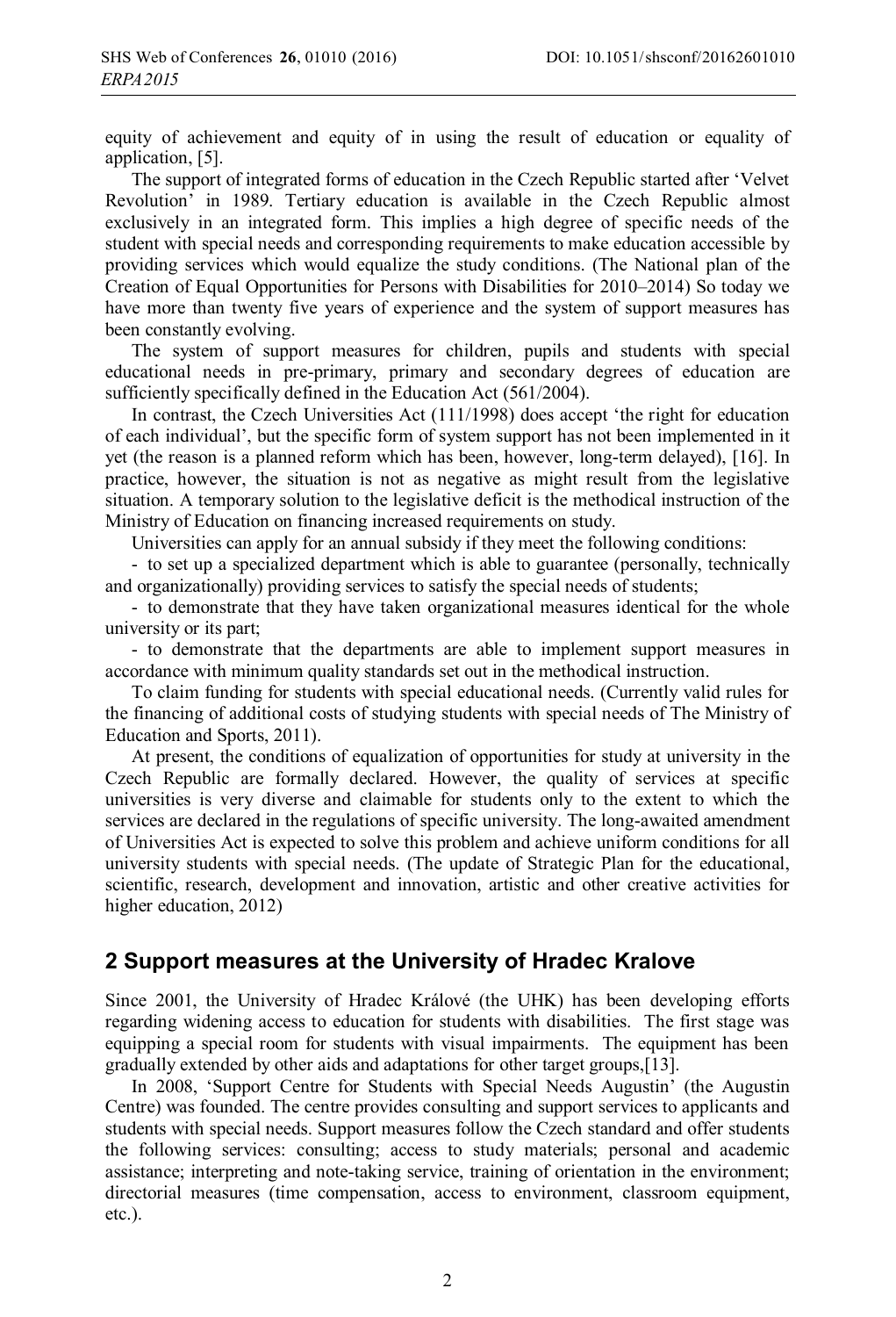The UHK is currently fully barrier-free  $=$  accessible to students with special needs. Supportive measures at the UHK are implemented according to the Rector's Decree (15/2013) and its Guideline. (The guidelines for organizing support for students with special needs, 2014) The support is available to the students through the coordinated cooperation of key employees and the services of the Augustin Centre. The key provider of services is the Augustin Centre (regular and external staff: special teachers, coordinators, assistants, interpreters and others). Each faculty established the management and control position of 'faculty coordinator'. Each workplace (institute/department) has a 'tutor of students with SN' (who coordinates cooperation of teachers with the Augustin Centre). Support measures at the UHK are provided by 8 permanent or external employees of the Augustin Centre, 6 faculty coordinators and 36 tutors of students with special needs. Furthermore, students with SN can benefit from other related services of the Counselling Centre of the UHK.

The major mechanisms also include a regular evaluation of the level of support measures which was initiated by the ESF project (reg. no. CZ.1.07/2.2.00/29.0004) entitled 'Improving and Expanding the Possibilities of Study at the UHK for students with special needs' was implemented (in the years  $2012 - 2015$ ). Thanks to the project, any student, who is entitled to an alternative form of documents, receives study materials in formats accessible for him/her. Training of teachers and other employees through e-learning programme is permanently available. Experiential and educational courses are provided for both teachers and students. Now we are in the situation after the completion of the first evaluation. The following section will present selected results of the evaluation research. The aim of this paper is to investigate current status of readiness the University staff to acceptance the innovated service system of support for students with SN.

#### **3 Quantitative indicators of the support of students with special needs at the UHK**

To assess the level of support measures in the context of compliance to standards to which the UHK committed itself, qualitative and quantitative indicators were used. One of the qualitative indicators was internal evaluation conducted through the analysis of long-term targets of the university and comparison with the actual level of the support of students with special needs. As a complementary means, the technique of external evaluation was used. Specifically, it is an analysis of documents: the strategic plan, annual report and selected data from the research at the university departments (personal interviews with secretaries of departments).

In 2012 the Augustin Centre ensured support measures for equalization of conditions during the admission process to 17 applicants; 9 were admitted to study. During the year, 17 students with special needs used the services of the Augustin Centre, of which were 7 students with visual impairment, 5 with physical disabilities, 2 with hearing impairment and 3 with specific learning disorders. In 2013 the Augustin Centre ensured support measures during the admission process to 39 applicants; 17 started their studies. During 2013, 38 students with special needs used the services of the Centre. They were 7 students with visual impairment, 3 with physical disabilities, 5 with hearing impairment, also 17 students with specific learning disorders and 6 with chronic somatic disabilities. In 2014 the services were provided to 41 applicants with special needs; 5 of them started their studies. The services of the Centre were used by 7 students with visual impairment, 3 with hearing impairment, 5 with physical disabilities, 23 students with specific learning disorders and 7 with chronic somatic disabilities.

This list shows significant increase in the interest of students with special needs in study at the UHK and the quantity of provided services. Within the framework of all educational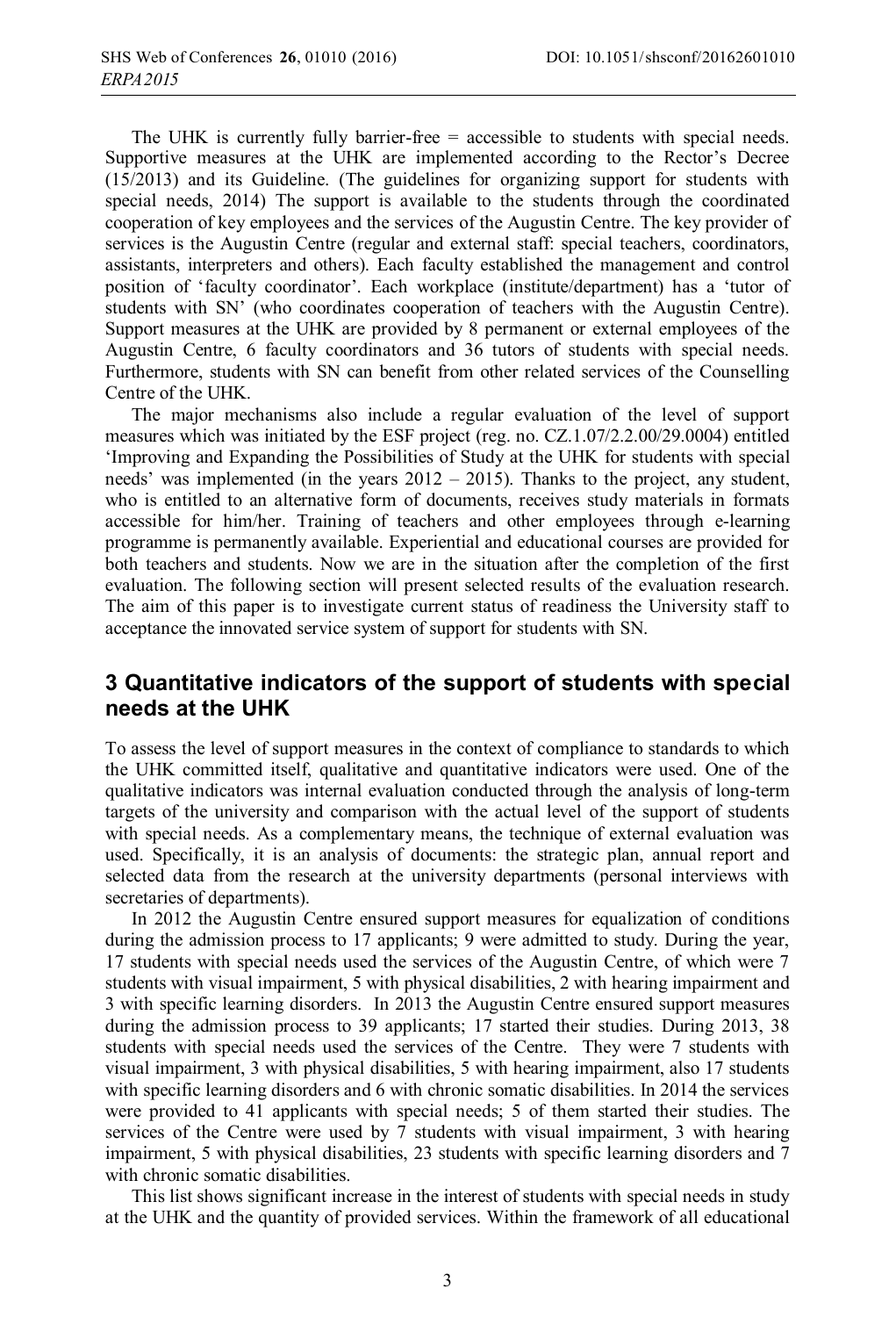and awareness-raising events on the issue of inclusion and special needs of students with SN, more than 500 students without disabilities were supported in 2014; 44 teachers and other key workers successfully passed an e-learning educational course for the employees of the UHK (the course will remain accessible to new candidates).

# **4 Status of readiness the University staff of acceptance the innovated service system of support for students with SN – research methodology**

To assess the current level of acceptance the new system of service for student with SN at the UHK, the method of questioning in the form of online inquiry for the key employees of the UHK was chosen. The data were processed by mathematical-statistical analysis by means of MS Excel and objectively interpreted. Selected items of questionnaires were used for the qualitative assessment – recording specific problematic situations and experiences.

The results of the inquiry are used to evaluate the degree of experience of the employees with applicants and students with SN in the study at the UHK. These were employees who were trained in the provision of special needs of students with SN and in the organization of these activities at the UHK. The research was conducted in the period from January to December 2014. The research group included 52 key workers of the UHK. The overwhelming majority of these employees had experience with dealing with students with SN and their education.

The questionnaire for the employees of the UHK consisted of 17 points; also here semiclosed questions prevailed. The questionnaire looked for the following areas of information: the level of experience of the employees of the UHK with teaching; the level of experience with teaching students with SN; the support measures most frequently used by the teachers of the UHK and views of key workers concerning the newly implemented system of providing support measures.

## **5 Findings and discussion**

The demographic data of the respondents are presented in Table 1. The respondents are mostly equally represented by gender, working experience as well as hierarch of position. The research sample consisted of 52 employees of the UHK: 4 faculty coordinators, 17 tutors, 13 teachers, 15 support workers and others (Ph.D. student, coach, coordinator of interpreting service). The level of experience of the employees of the UHK with the communication/education of students with SN is as follows: 37 % have experience with communication or education with more then 3 - 10 students with SN; 20% of respondents reported experience with more than 10 students with SN.

The results further show that, in personal communication with students with SN, 30 respondents (40 %) did not report any problems, 11 respondents (30 %) faced less serious problems and 11 (30 %) had to deal with serious difficulties in communication and education. A surprising result is that the measure 'preparation of written materials for teaching' had not been used yet by any of the respondents.

Employees expressed a positive attitude to the need of the implementation of support measures, which the UHK committed itself to provide to students with SN at the University, and to the system of their organization. The vast majority of respondents (92.30 %) fully accept the proposed system of ensuring the organization of support measures through the coordination of activities of key workers: tutor of the students – teacher – the Augustin Centre – faculty coordinator. The vast majority of respondents (98 %) also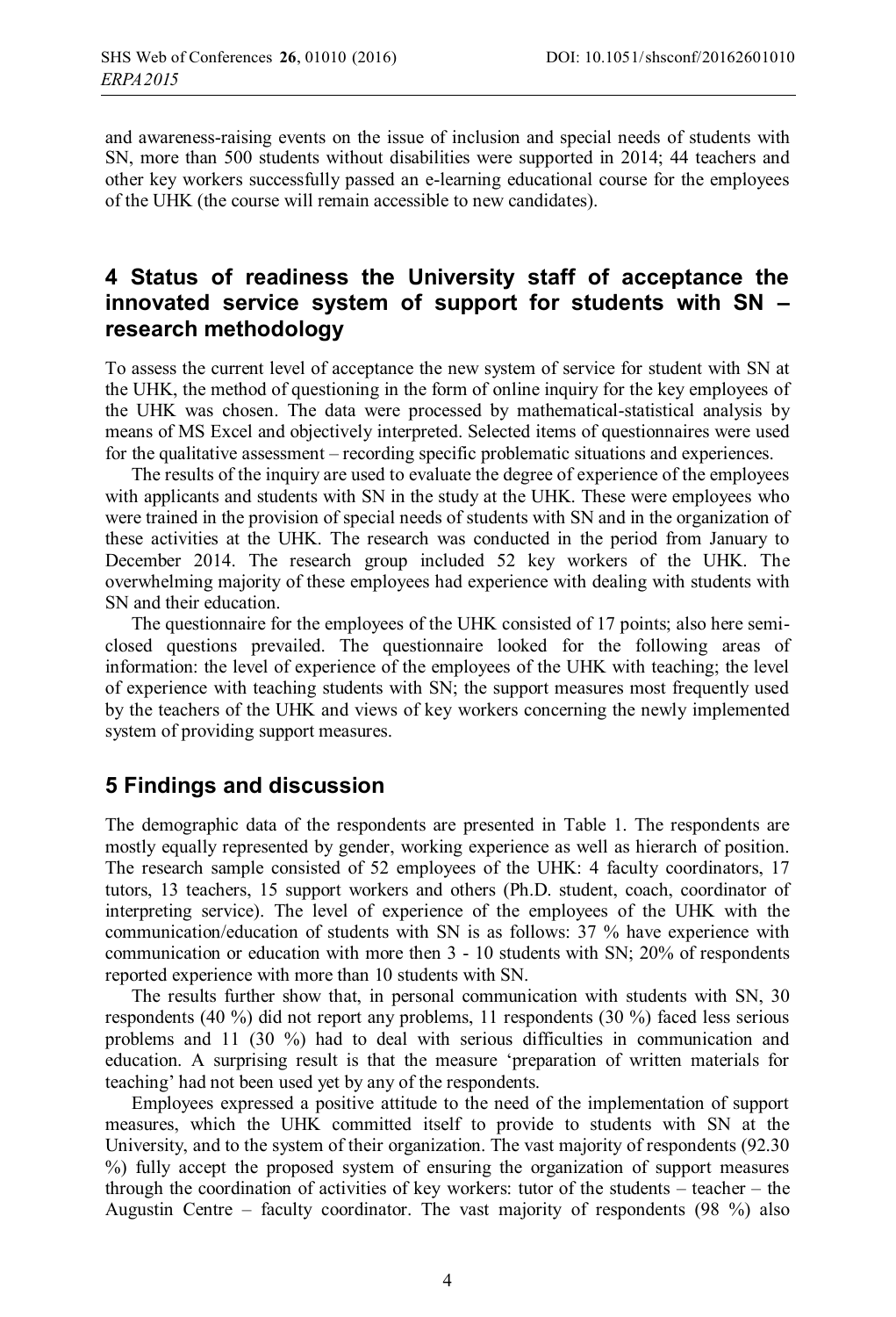positively respond to the offer of support measures which the University committed itself to provide to students with SN during the study.

| rable 1. The demographic data of the respondents |                |                 |
|--------------------------------------------------|----------------|-----------------|
| Item                                             | $\mathbf f$    | Percentages (%) |
| Gender                                           |                |                 |
| Male                                             | 14             | 26.92           |
| Female                                           | 38             | 73.08           |
| $\Sigma$                                         | 52             | 100.00          |
| Working experience (only teachers, $n = 29$ )    |                |                 |
| $0 - 2$ years                                    | $\sqrt{2}$     | 06.89           |
| $3 - 5$ years                                    | $\mathfrak{Z}$ | 10.34           |
| $6 - 10$ years                                   | 5              | 17.24           |
| $11 - 15$ years                                  | $\overline{4}$ | 13.80           |
| $16 - 25$ years                                  | 11             | 37.93           |
| More years                                       | $\overline{4}$ | 13.80           |
| Σ                                                | 29             | 100.00          |
| Key worker position                              |                |                 |
| Faculty coordinator                              | $\overline{4}$ | 07.69           |
| Tutor of students with SN                        | 17             | 32.69           |
| Teacher (prof., ass. prof., lector)              | 13             | 25.00           |
| Support staff                                    | 18             | 34.62           |
| Σ                                                | 52             | 100.00          |
| Level of experiences with students with SN       |                |                 |
| (number of students)                             |                |                 |
| $\mathbf{0}$                                     | $\tau$         | 13.46           |
| $1 - 2$                                          | 9              | 17.31           |
| $3 - 10$                                         | 19             | 36.54           |
| $11 - 20$                                        | $\mathfrak{Z}$ | 05.77           |
| $21 - 50$                                        | 3              | 05.77           |
| More                                             | $\overline{4}$ | 07.69           |
| Other replay                                     | $\tau$         | 13.46           |
| Σ                                                | 52             | 100.00          |

| Table 1. The demographic data of the respondents |  |
|--------------------------------------------------|--|
|--------------------------------------------------|--|

Based on these data it can be stated that most employees who became key workers in providing the service for students with SN have prior experience. Innovated system of measures are clearly rated most positively by university leaders and counselors. Teachers with a higher level of experience with students with SN have used more specific support strategies. Despite the high level of teaching experience of UHK employees, the level of experience of teaching students with SN is relatively low. This suggests the need for further education, especially of teaching staff of the UHK, so that they were ready to provide students with special needs with an adequate level of support. Concerning continuous education, the employees appeal for the development of quality specialized communication skills not only in basic social situations, but particularly focused on the needs of education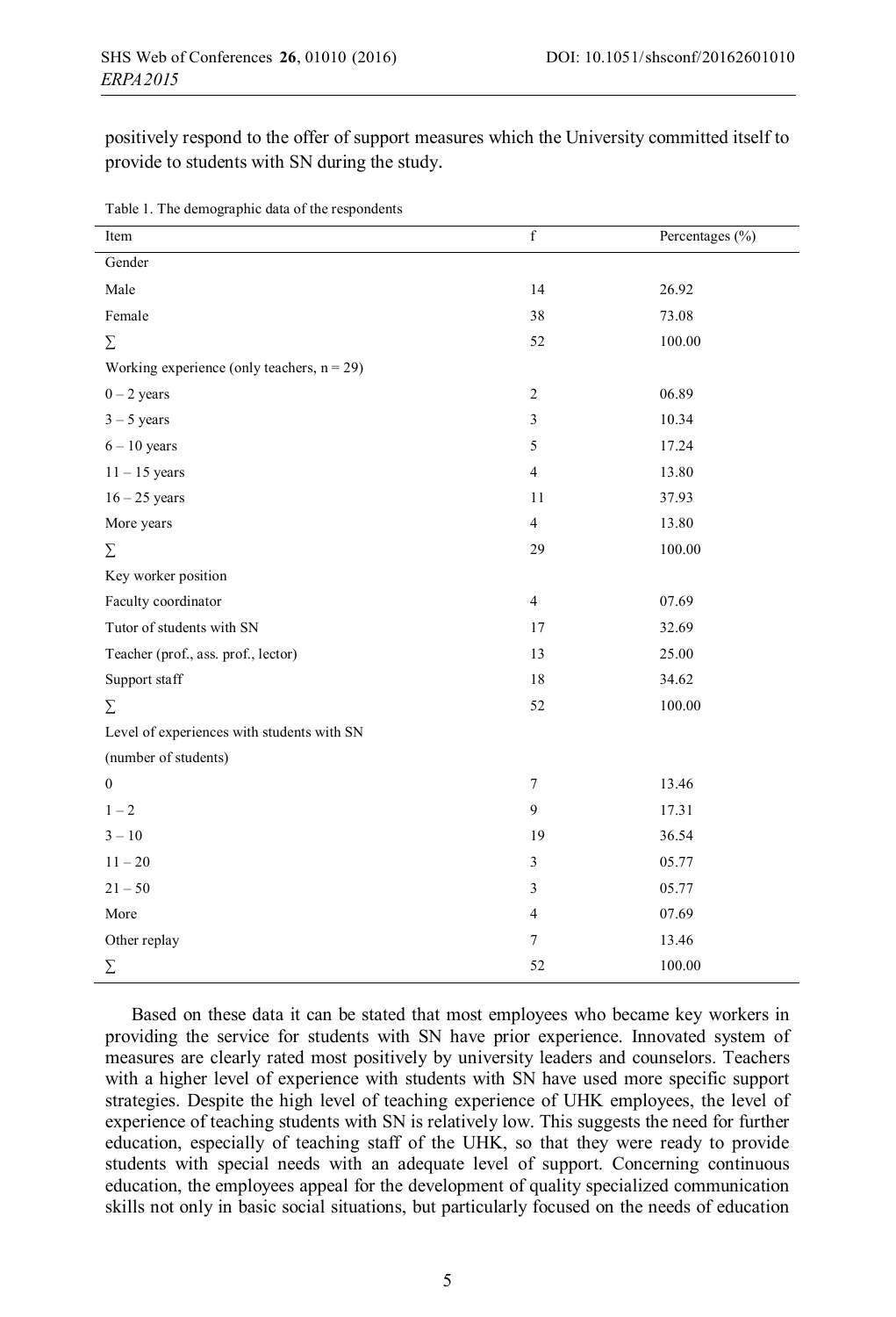and dealing with difficult situations. 75.00 % key employees consider the support of teachers during teaching students with SN by Augustin centre as very good; 25 % evaluated the support as good enough.

|  |  | Table 2. The level of experience with teaching students with SN |  |  |  |
|--|--|-----------------------------------------------------------------|--|--|--|
|  |  |                                                                 |  |  |  |

| Item                                                                                                    | f              | Percentages $(\% )$ |
|---------------------------------------------------------------------------------------------------------|----------------|---------------------|
| The frequency of using support measures by employees                                                    |                |                     |
|                                                                                                         |                |                     |
| Adaptation of the communication strategy                                                                | 14             | 25.50               |
| Adjusting the organization of lectures                                                                  | 3              | 05.86               |
| Preparation of special study materials for lessons                                                      | $\theta$       | 00.00               |
| The provision of study materials in alternative formats                                                 |                |                     |
| Individual tuition                                                                                      | 6              | 11.64               |
| Without experience with support measures                                                                | $\overline{4}$ | 07.70               |
| Σ                                                                                                       | 25             | 48.20               |
| Key workers views at the newly system of providing<br>support measures at the UHK                       | 52             | 100.00              |
| Agree fully                                                                                             |                |                     |
| Agree with reservations                                                                                 | 48             | 92.30               |
| Disagrees                                                                                               | $\overline{4}$ | 07.70               |
| Σ                                                                                                       | $\Omega$       | 00.00               |
| The employees' competence of communication and<br>education of students with SN (subjective assessment) | 52             | 100.00              |
| Fully competent                                                                                         |                |                     |
| Partly competent                                                                                        |                |                     |
| With no competence                                                                                      |                |                     |
| Σ                                                                                                       | 32             | 61.54               |
|                                                                                                         | 17             | 32.69               |
|                                                                                                         | 3              | 05.77               |
|                                                                                                         | 52             | 100.00              |
|                                                                                                         |                |                     |

## **6 Conclusion**

The analysis of support measures implemented into the system of education at the UHK enables to evaluate and further develop providing equal opportunities for studies of persons with special needs at the UHK. Based on the results of evaluation of the level of support and services, the Augustin Centre will draw up a draft for updating its activities and will pass it, together with other findings of the evaluation, to the supervising department of the UHK for consideration. The gathered data will be used for long-term monitoring of the development of quality of services.

Uniform instruments have not been developed yet in the Czech Republic for the assessment of universities focused on the area of evaluation and quality assurance in university counselling and providing support to students with special needs. So far, it is the responsibility of each university to respond to these needs by developing their own system. Last year also the University of Hradec Kralove began this journey of evaluation of the level of access to study for students with special needs.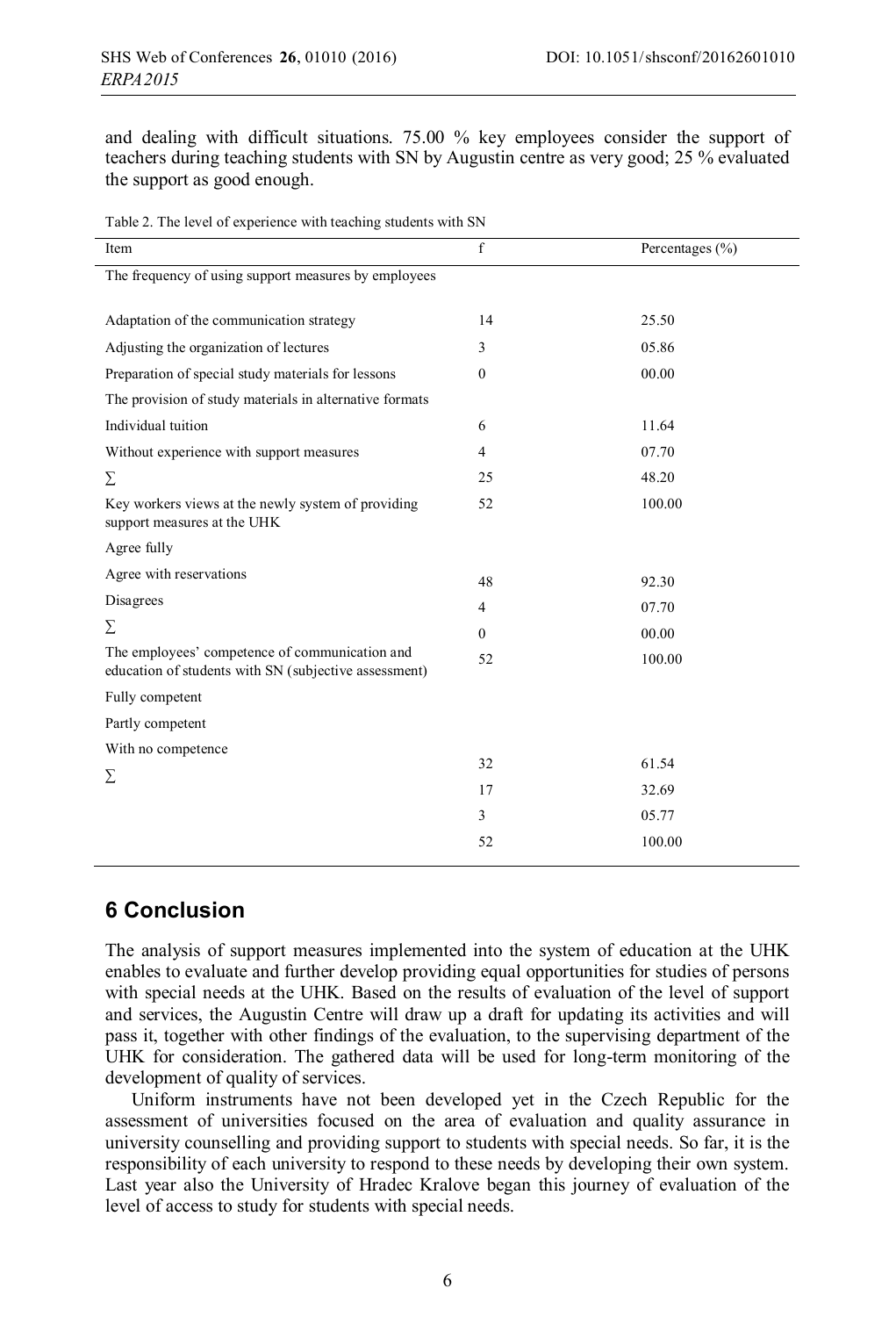# **References**

- 1. Act n. 561/2004., o předškolním, základním, středním, vyšším odborném a jiném vzdělávání. [Prepimary, primary, secondary, higher professional and other education]. Retrieved from: http://www.msmt.cz/dokumenty/skolsky-zakon, (2004).
- 2. Act n. 111/1998., o vysokých školách. [Universities Act]. Retrieved from: http://www.msmt.cz/vzdelavani/vysoke-skolstvi/zakon-c-111-1998-sb-o-vysokychskolach-text-se-zapracovanymi, (1998)
- 3. Aktualizace Dlouhodobého záměru vzdělávací a vědecké, výzkumné, vývojové a inovační, umělecké a další tvůrčí činnosti pro oblast vysokých škol pro rok 2012, MŠMT [The update of Strategic Plan for the educational, scientific, research, development and innovation, artistic and other creative activities for higher education for 2012 from Ministry, The Ministry of Education and Sports]. Retrieved from: http://www.msmt.cz/file/16146, (2012).
- 4. Aktuálně platná pravidla MŠMT pro financování zvýšených nákladů na studium studentů se specifickými potřebami [Currently valid rules for the financing of additional costs of studying students with special needs of The Ministry of Education and Sports]. Retrieved from: http://www.msmt.cz/file/26979/, (2011).
- 5. Analýza současné situace studentů se specifickými nároky na vysokých školách Alevia 2010 [Analysis of the current situation of students with special needs at universities Alevia 2010]. Retrieved from: www.msmt.cz/vzdelavani/analyza-soucasne-situacestudentu-se-specifickymi-naroky-na, (2010)
- 6. Gorard, S., Quantitative Methods in Educational Research. London: Continuum, (2001).
- 7. Národní plán vytváření rovných příležitostí pro osoby se zdravotním postižením na období 2010–2014. [The National plan of the Creation of Equal Opportunities for Persons with Disabilities for 2010–2014]. [Retrieved from: http://www.vlada.cz/scripts/file.php?id=75865, (2014).
- 8. OECD Creating Effective Teaching and Learning Environments. Chapter 1, Diversity, Inclusion and Equity: Insights from Special Needs Provision. Retrieved from http://www.oecd.org/dataoecd/16/14/44978960.pdf, (2009).
- 9. Manisah, M., A. & Zaleha, S., Perspektives on Readiness and Acceptance of Lectures in Supporting Students with Special Needs in Highr Education: A Case Study. Procedia Social and Behavioral Sciences, 7, 661 – 664, (2010).
- 10. Metodický pokyn k realizaci podpory uchazečů a studentů se SP na Univerzitě Hradec Králové, [The guidelines for organizing support for students with special needs]. Retrieved from: https://www.uhk.cz/cs-CZ/UHK/Uredni-deska/Uredni-deskauniversity.aspx. (2014).
- 11. Rektorský výnos 15/2013: Podpora uchazečů a studentů se specifickými potřebami na Univerzitě Hradec Králové. [The Rector's Decree 15/2013: Support for applicants and students with special needs at the Hradec Kralove University]. Retrieved from: https://www.uhk.cz/cs-CZ/UHK/Uredni-deska/Uredni-deska-university.aspx. (2013)
- 12. Růžičková, K. & Skákalová, T. at al. (Eds.), "Seznamte se prosím" Metodický průvodce k organizaci podpory studentů se specifickými potřebami. ["Instructions Please" - The guidelines for organizing support for students with special needs]. Hradec Králové: Gaudeamus. ISBN 978-80-7435-381-9, (2014).
- 13. Růžičková, K. & Kaliba M., Ověřování účinnosti podpory uchazečů a studentů se specifickými potřebami na Univerzitě Hradec Králové. (Eds.). [Verification of the effectiveness of aid applicants and students with special needs at the Hradec Kralove University]. In: Novosad, L. (Eds.). Rozvoj kompetencí vysokoškolských poradců napříč poradenským spektrem). Brno: AVŠP. ISBN 978-80-260-6483-1. (2014).